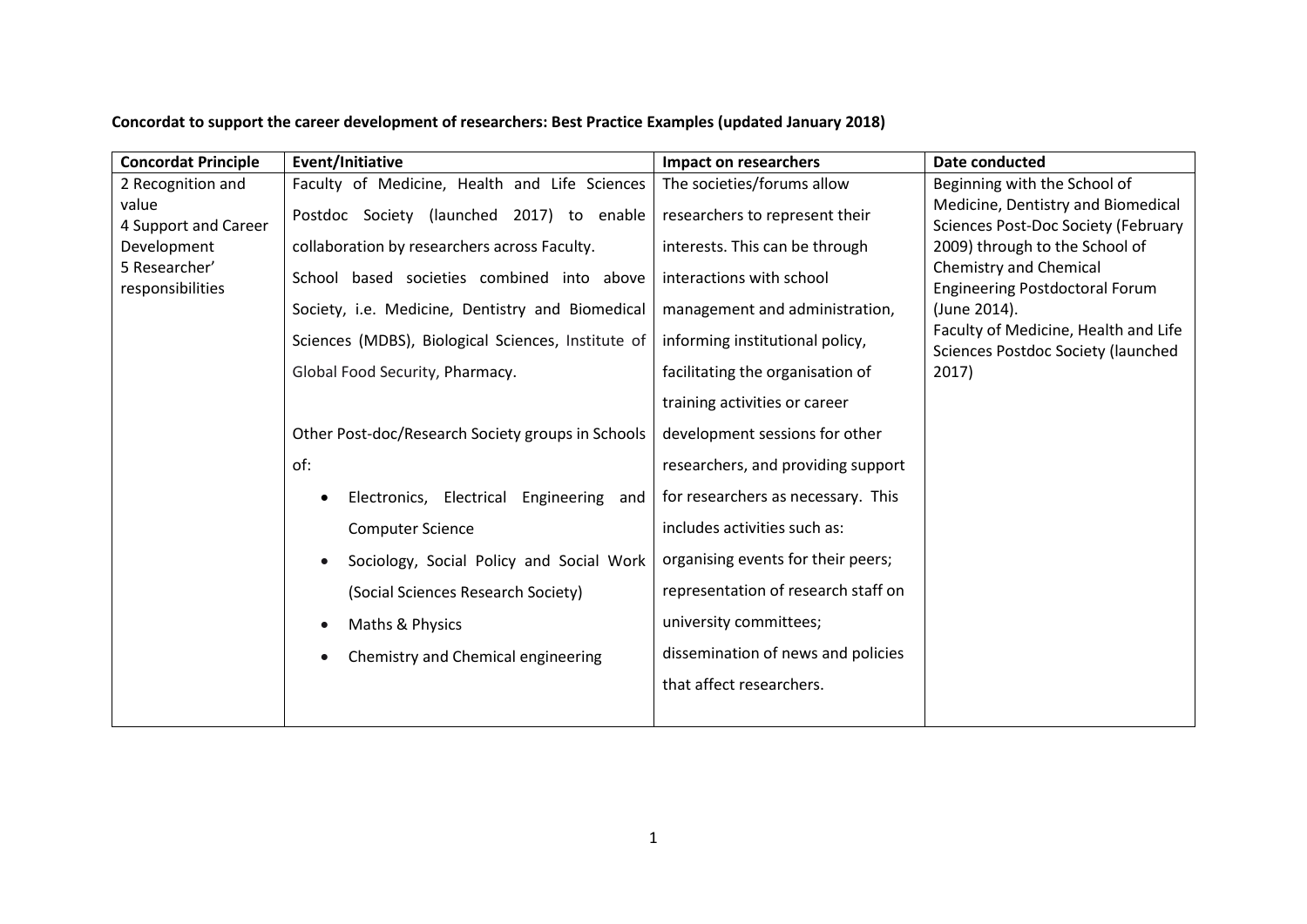| <b>Concordat Principle</b> | Event/Initiative                                                     | Impact on researchers               | Date conducted                                 |  |  |
|----------------------------|----------------------------------------------------------------------|-------------------------------------|------------------------------------------------|--|--|
|                            | School of Pharmacy (Dr Marie Migaud & Diane Masson, Careers Service) |                                     |                                                |  |  |
| 1. Recruitment and         | PDRAs destination survey                                             | Increased awareness by the          |                                                |  |  |
| Selection                  |                                                                      | supervisor of the career trajectory |                                                |  |  |
| 3. Support and Career      |                                                                      | of their research staff.            |                                                |  |  |
| Development                |                                                                      | Examples of career trajectories for |                                                |  |  |
| 6. Diversity and           |                                                                      | future career events and contact    |                                                |  |  |
| equality                   |                                                                      | details for the Post-doc society.   |                                                |  |  |
|                            |                                                                      |                                     |                                                |  |  |
| 1. Recruitment and         | Welcome pack                                                         | Formalisation of information        |                                                |  |  |
| Selection                  |                                                                      | deemed important by the end-users   |                                                |  |  |
| 3. Support and Career      |                                                                      | themselves. Re-iterative process    |                                                |  |  |
| Development                |                                                                      | and regular review, hence regular   |                                                |  |  |
|                            |                                                                      | updates. Web version.               |                                                |  |  |
| <b>Support and Career</b>  | Health Services Research and Pharmacy Practice                       | Academic career development for     | 16 <sup>th</sup> & 17 <sup>th</sup> April 2015 |  |  |
| Development                | Conference                                                           | early career researchers.           |                                                |  |  |
|                            |                                                                      |                                     |                                                |  |  |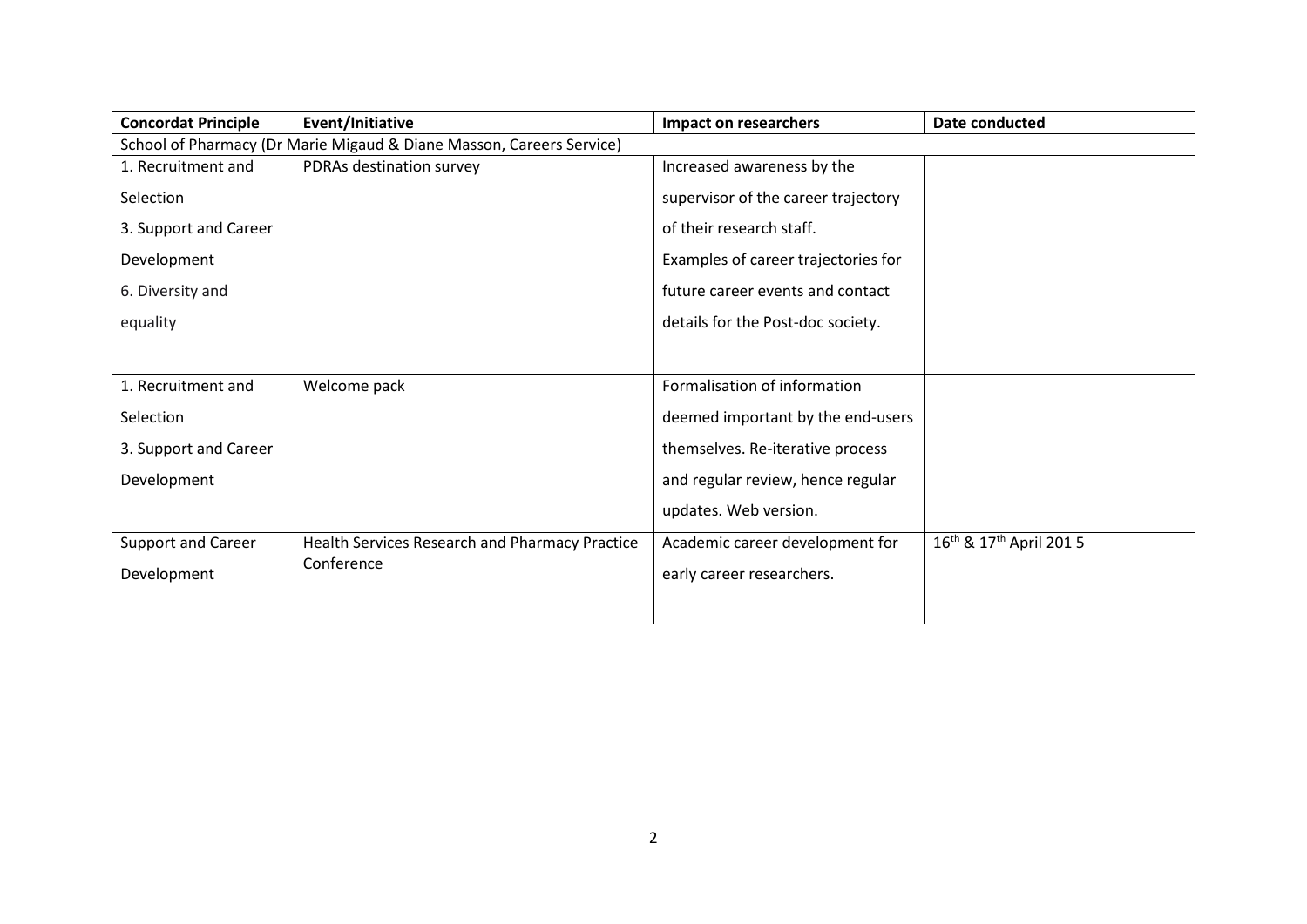| <b>Concordat Principle</b> | <b>Initiative</b>                                      | <b>Impact on Researchers</b>          | <b>Date conducted</b>                |
|----------------------------|--------------------------------------------------------|---------------------------------------|--------------------------------------|
|                            | School of EEECS (Lesley Moreland) Update December 2017 |                                       |                                      |
|                            |                                                        |                                       |                                      |
| Support and Career         | <b>EEECS/ECIT Research Society</b>                     | Networking opportunities,             | Throughout the year                  |
| Development                |                                                        | organisation of events and industrial |                                      |
|                            |                                                        | visits determined by the society.     |                                      |
| Support and Career         | All Research Assistants are offered to undertake a     | To enable the researcher to progress  | On recruitment                       |
| Development                | PT PhD funded by the School or University              | to be a Research Fellow and help      |                                      |
|                            |                                                        | with employability prospects.         |                                      |
| <b>Support and Career</b>  | Career plans for every research member of staff        | To enable us to plan career           | Appraisal - July/August annually     |
| Development                | as an output from Appraisal                            | events/mentoring schemes tailored     |                                      |
|                            | (remains a work in progress as we would like to        | to the researchers' needs.            |                                      |
|                            | redesign the appraisal form to make it more            |                                       |                                      |
|                            | developmental)                                         |                                       |                                      |
| Recruitment and            | 1.5 days mandatory induction for all research          | To help the researcher settle in      | 4 times per year                     |
| Selection                  | staff                                                  | quickly to the role and provide an    |                                      |
|                            |                                                        | opportunity to meet other new staff.  |                                      |
| Support and Career         |                                                        | Specific school initiatives are       |                                      |
| Development                |                                                        | explained as well as University       |                                      |
|                            |                                                        | processes.                            |                                      |
| Diversity and Equality     |                                                        |                                       |                                      |
|                            |                                                        | Half day workshop on inclusion        |                                      |
|                            |                                                        | (unconscious bias focus).             |                                      |
| Support and Career         | <b>EEECS Teaching Fellowship Scheme</b>                | The purpose of the Fellowships is to  | Application call is made annually in |
| Development                |                                                        | allow researchers who plan to         | June                                 |
|                            |                                                        | pursue an academic career to          |                                      |
|                            |                                                        | acquire valuable teaching experience  |                                      |
|                            |                                                        | without this having a negative        |                                      |
|                            |                                                        | impact on their research time. For    |                                      |
|                            |                                                        | this, the School will provide funding |                                      |
|                            |                                                        | to extend their current research      |                                      |
|                            |                                                        | contract by one month (in             |                                      |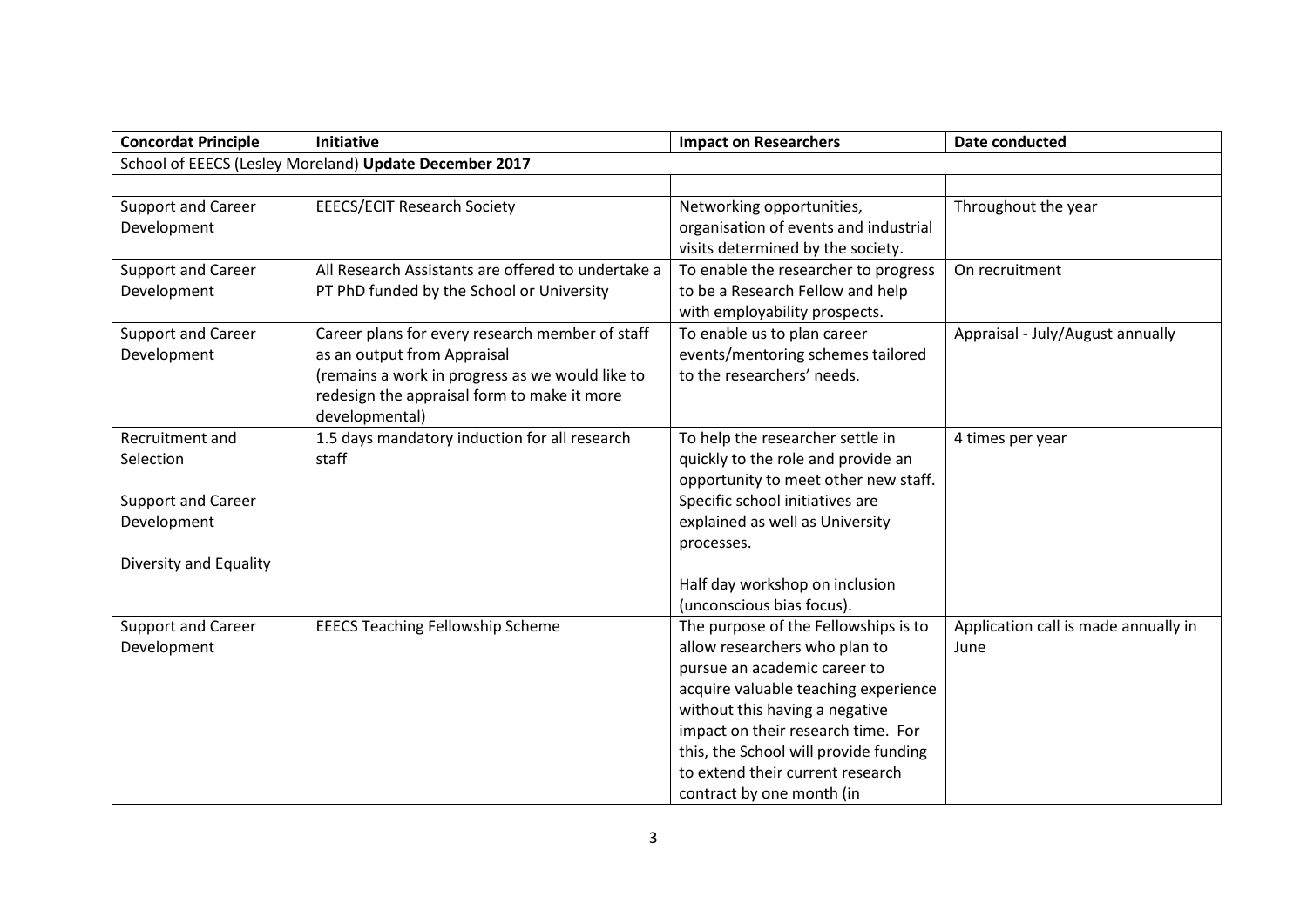|                              |                                                  | agreement with the corresponding       |                                  |
|------------------------------|--------------------------------------------------|----------------------------------------|----------------------------------|
|                              |                                                  | funding bodies) to carry out teaching  |                                  |
|                              |                                                  | duties (up to 50 contact hours)        |                                  |
|                              |                                                  | within the School.                     |                                  |
| Support and Career           | EEECS Researcher Mentoring for a future career   | Additional support provided to the     | Annual application process       |
| Development                  | in Academia                                      | researcher via an academic mentor      |                                  |
|                              |                                                  | drawn from outside the core            |                                  |
|                              | This initiative is a formal 1-1 mentoring scheme | research discipline area. The          |                                  |
|                              | and includes a workshop on academic standards,   | workshop of academic standards         |                                  |
|                              | attendance at academic induction and the offer   | provides additional information of     |                                  |
|                              | of a CV clinic.                                  | the expectations of an academic and    |                                  |
|                              |                                                  | the CV clinic provides the researcher  |                                  |
|                              |                                                  | with feedback on their CV as if they   |                                  |
|                              |                                                  | were applying for their first          |                                  |
|                              |                                                  | academic post.                         |                                  |
| Support and Career           | Support for PGCHET                               | Identified as a development need via   | Appraisal - July/August annually |
| Development                  |                                                  | appraisal and fully funded by EEECS.   |                                  |
|                              |                                                  | This provides researchers with a       |                                  |
|                              |                                                  | formal teaching qualification.         |                                  |
| Support and Career           | <b>EEECS Confident Communications Course</b>     | The course serves to maximise the      | Annually                         |
| Development                  |                                                  | impact and effectiveness of each       |                                  |
|                              |                                                  | participant, offering clear tools that |                                  |
|                              |                                                  | can be instantly applied to any        |                                  |
|                              |                                                  | presentation.                          |                                  |
| <b>Recognition and Value</b> | <b>EEECS Celebrating Success Events</b>          | To highlight any research staff        | Twice annually                   |
|                              |                                                  | achievements that have received        |                                  |
|                              |                                                  | external recognition (best paper       |                                  |
|                              |                                                  | awards, professional membership        |                                  |
|                              |                                                  | etc.).                                 |                                  |
| Support and Career           | As an outcome of Appraisal - Personal            | To support their personal              | Appraisal - July/August annually |
| Development                  | Development Plans for every researcher with      | development and career                 |                                  |
|                              | financial assistance provided by the School      | development and lifelong learning.     |                                  |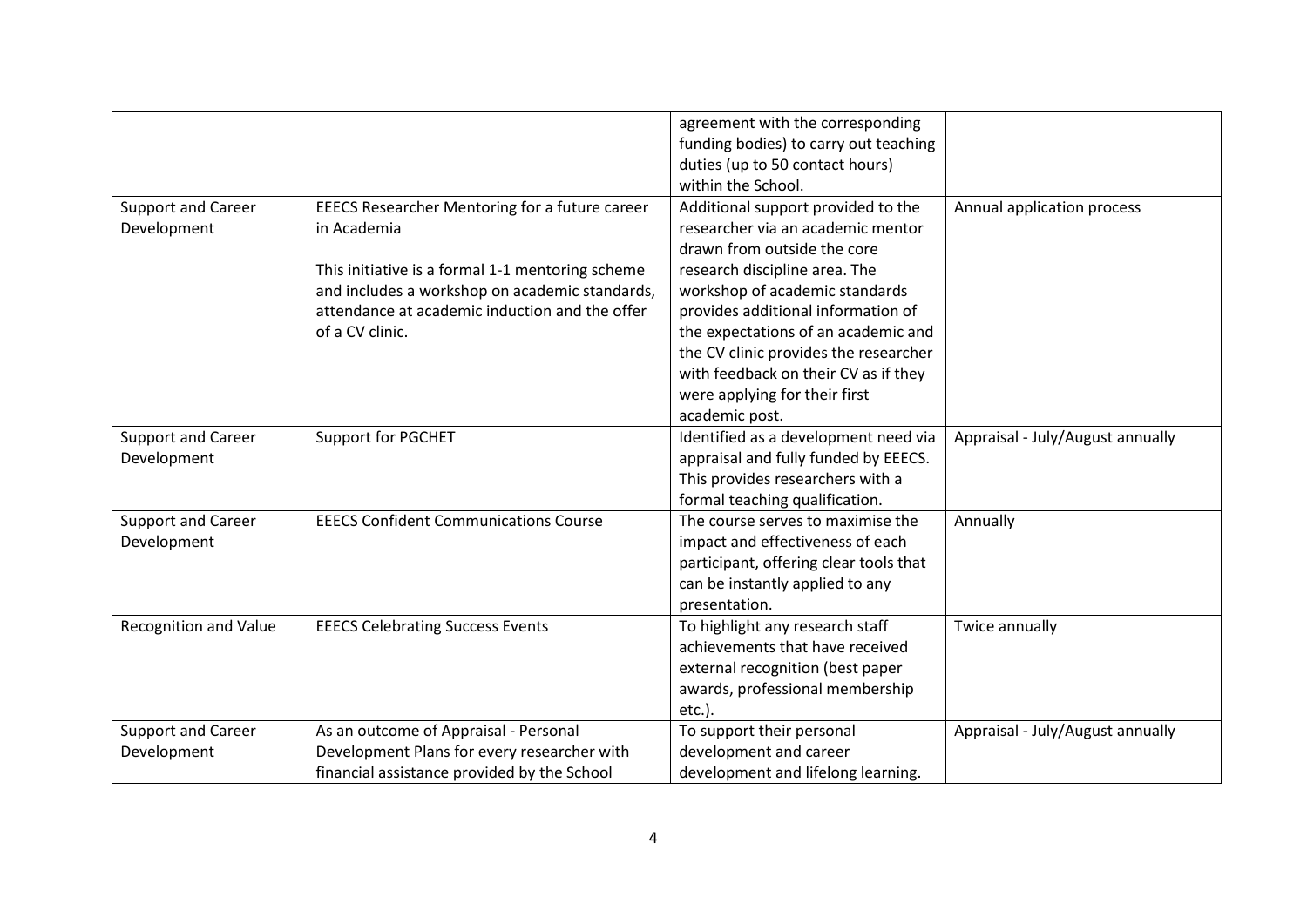| Implementation and<br>Review      | Staff survey                                                                                      | We undertake this review every 2<br>years. The results are segmented by<br>category of staff so that we can see<br>what actions we need to take to<br>address any areas for improvement.            | Every 2 years |
|-----------------------------------|---------------------------------------------------------------------------------------------------|-----------------------------------------------------------------------------------------------------------------------------------------------------------------------------------------------------|---------------|
| Support and Career<br>Development | PhD Structured Development Plan                                                                   | To provide research staff with<br>additional technical development.<br>All research staff are invited to<br>attend any courses offered as part of<br>our 3 year PhD Structured<br>Development Plan. | Annually      |
| Recognition and value             | <b>EEECS Meet our Researchers Event</b><br>(Social event for PhDs/Research and Academic<br>Staff) | Increased sense of belonging and<br>provide networking opportunities                                                                                                                                | Annually      |

| <b>Concordat Principle</b> | Event/Initiative                                                 | Impact on researchers               | Date conducted             |
|----------------------------|------------------------------------------------------------------|-------------------------------------|----------------------------|
|                            | School of EEECS (Phil Hodgers, Lesley Moreland & Alexey Shitvov) |                                     |                            |
|                            |                                                                  |                                     |                            |
| Recruitment and            | EEECS RS Event - Industry Meets Academia                         | Seminar for PhD's and Contract      | 25 <sup>th</sup> June 2015 |
| Selection                  |                                                                  | Researchers to learn about          |                            |
|                            |                                                                  | employment opportunities within     |                            |
| Support and Career         |                                                                  | local Industry. Developing          |                            |
| Development                |                                                                  | networking and communication skills |                            |
|                            |                                                                  | outside of academia.                |                            |
|                            |                                                                  |                                     |                            |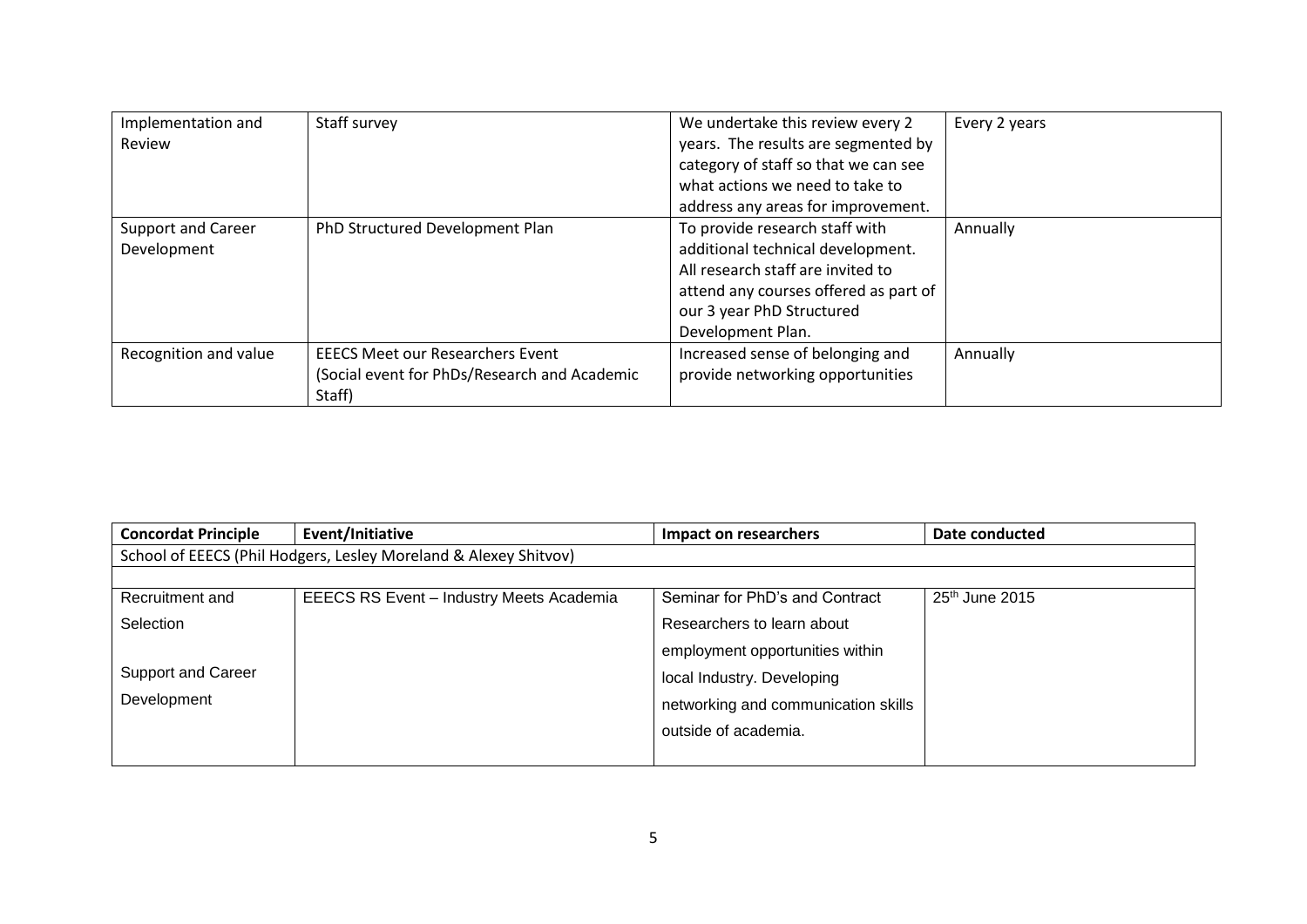| Recognition and value | EEECS RS Event - Welcome Social, Bowling at   | Social event to welcome new PhD's     | 28th October 2015                         |
|-----------------------|-----------------------------------------------|---------------------------------------|-------------------------------------------|
|                       | Odyssey                                       | and assist with the embedding within  |                                           |
|                       |                                               | their new working group in a more     |                                           |
|                       |                                               | relaxed/informal social context.      |                                           |
| 3. Support and Career | <b>EEECS Staff Charter</b>                    | <b>EEECS STAFF CHARTER</b>            | <b>EEECS Staff Charter covered during</b> |
| Development           | This Charter clearly outlines what staff can  | <b>PRINCIPLE 6 LEARNING AND</b>       | 1 day induction held 3 times a year.      |
|                       | expect from their line manager as regards     | <b>DEVELOPMENT</b>                    |                                           |
|                       | learning and development and what is expected | Colleagues will be encouraged to      | Learning and Development process          |
|                       | of staff.                                     | realise their full potential in their | has been in place since 2008.             |
|                       |                                               | role and to continue their personal   |                                           |
|                       |                                               | and professional development. The     | Appraisals carried out July/August        |
|                       |                                               | School has a formal learning and      | with a mid-year review carried out        |
|                       |                                               | development process that offers all   | during February.                          |
|                       |                                               | staff the opportunity to participate  |                                           |
|                       |                                               | in development relevant to School     |                                           |
|                       |                                               | and individual needs.                 |                                           |
|                       |                                               |                                       |                                           |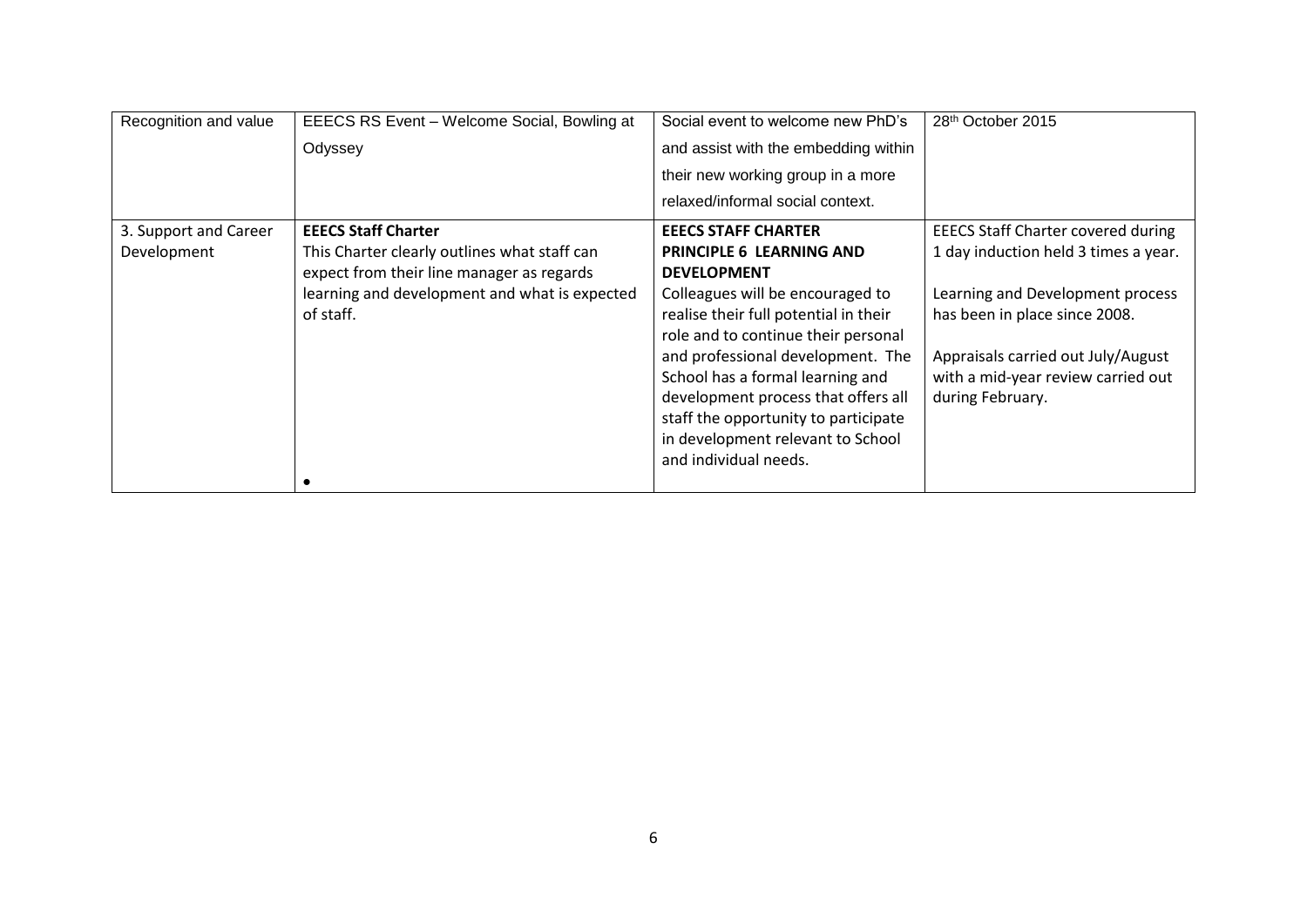| <b>Concordat Principle</b>                                                          | <b>Event/Initiative</b>                                                                                                                                                                                                                                                                                                                                                                                                                                                                                                                                                                                                                                                                            | <b>Impact on researchers</b>                                                                                                                                                                                                                                                                                                                                             | <b>Date conducted</b> |  |  |
|-------------------------------------------------------------------------------------|----------------------------------------------------------------------------------------------------------------------------------------------------------------------------------------------------------------------------------------------------------------------------------------------------------------------------------------------------------------------------------------------------------------------------------------------------------------------------------------------------------------------------------------------------------------------------------------------------------------------------------------------------------------------------------------------------|--------------------------------------------------------------------------------------------------------------------------------------------------------------------------------------------------------------------------------------------------------------------------------------------------------------------------------------------------------------------------|-----------------------|--|--|
| Institute for Global Food Security, School of Biological Sciences (Dr Kevin Cooper) |                                                                                                                                                                                                                                                                                                                                                                                                                                                                                                                                                                                                                                                                                                    |                                                                                                                                                                                                                                                                                                                                                                          |                       |  |  |
|                                                                                     | Accessing funding for training in new<br>instrumental techniques<br>IGFS have recently invested heavily in<br>new state-of-the-art high sensitivity<br>mass spectrometry instrumentation to<br>facilitate metabolomic studies and<br>quantitative detection of residues of<br>drugs, biotoxins and contaminants in<br>foods, animal feeds and human tissues.<br>To ensure equipment is fully utilised<br>and to benefit the career development<br>of IGFS researchers, efforts have been<br>made to access funding for specific<br>training for the end users, irrespective<br>of staff grade - both postdoctoral<br>contract researchers and technicians<br>have benefited from this during 2013. | When tendering for capital<br>equipment, provision for training by<br>the manufacturer was an integral<br>requirement. Six research staff<br>received onsite training by<br>equipment installation engineers,<br>and a further four days of training<br>was provided at the manufacturer's<br>facilities in England to two<br>postdoctoral staff and two<br>technicians. | 21 May 2013           |  |  |
| Recognition and value                                                               | School of Biological Sciences blog "Qubio"<br>http://blogs.qub.ac.uk/qubio/                                                                                                                                                                                                                                                                                                                                                                                                                                                                                                                                                                                                                        | Driven by PDRAs with input from PGs<br>and Academics. Opportunities to<br>promote research interests to wider<br>audience. Improved visibility for PDRAs<br>within School. Shortlisted in Best                                                                                                                                                                           | November 2014 to date |  |  |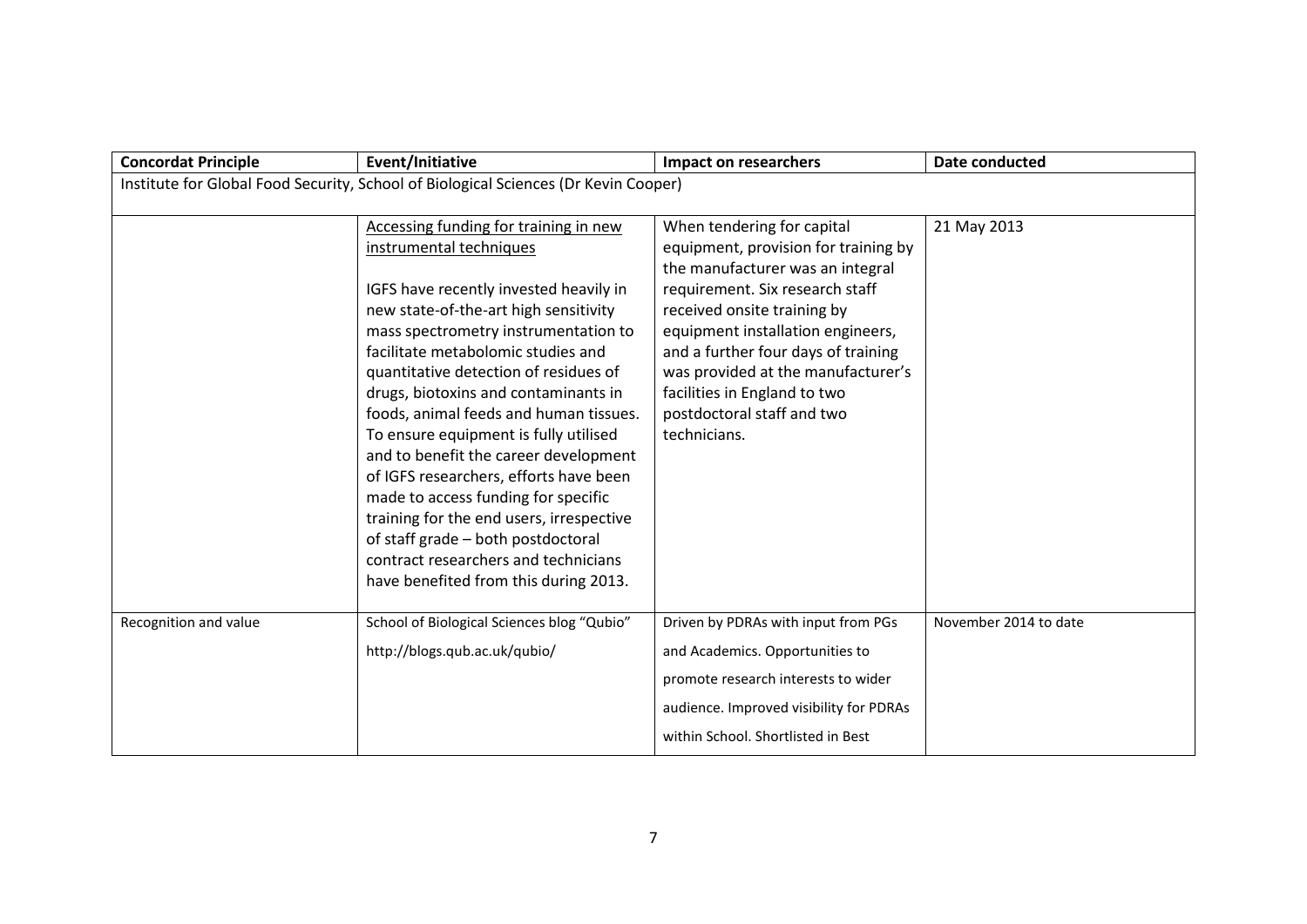|  | Educational & Science Blog Category of |  |
|--|----------------------------------------|--|
|  | the Blog Awards Ireland 2015.          |  |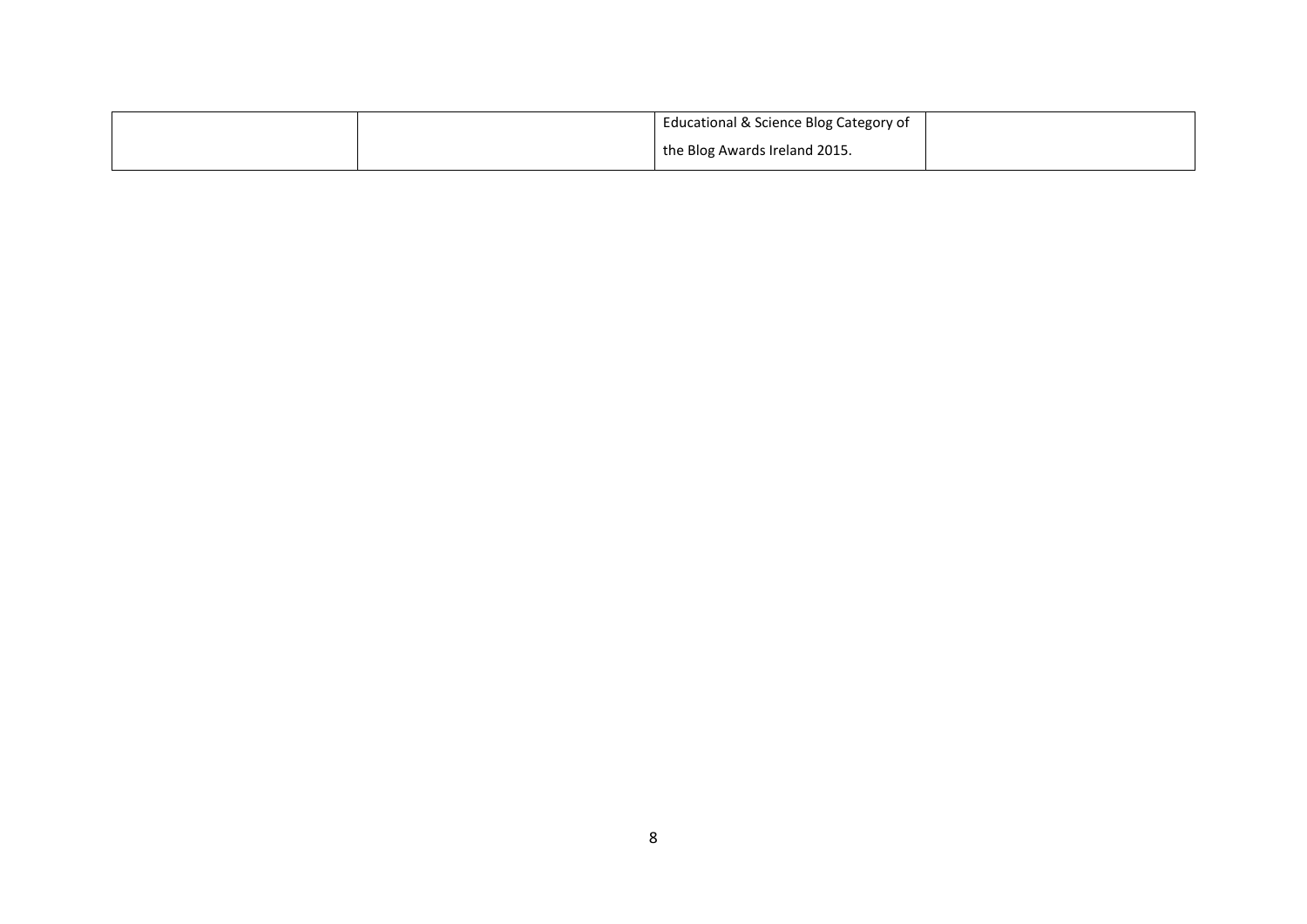| <b>Concordat Principle</b> | Event/Initiative                             | Impact on researchers                  | Date conducted |  |  |
|----------------------------|----------------------------------------------|----------------------------------------|----------------|--|--|
|                            | School of Modern Languages (Prof Greg Toner) |                                        |                |  |  |
|                            | <b>Induction Activities</b>                  | PDRAs and fixed-term staff go          | Ongoing        |  |  |
|                            | As the numbers of PDRAs in the               | through the same probationary          |                |  |  |
|                            | School of Modern Languages are               | process as permanent staff in terms    |                |  |  |
|                            | small, we integrate them into the            | of mentoring, monitoring, training     |                |  |  |
|                            | established mentoring and appraisal          | and integration into the broader       |                |  |  |
|                            | processes                                    | research culture. In addition to these |                |  |  |
|                            |                                              | established systems, the School        |                |  |  |
|                            |                                              | operates an informal system of         |                |  |  |
|                            |                                              | mentoring to support research          |                |  |  |
|                            |                                              | development. Under this scheme,        |                |  |  |
|                            |                                              | which is completely independent of     |                |  |  |
|                            |                                              | the appraisal process, all members of  |                |  |  |
|                            |                                              | staff may obtain confidential          |                |  |  |
|                            |                                              | guidance and advice on career          |                |  |  |
|                            |                                              | development and enhancement            |                |  |  |
|                            |                                              | from a more senior researcher.         |                |  |  |
|                            |                                              | Fixed-term staff can also apply for    |                |  |  |
|                            |                                              | funding<br>for<br>research<br>and      |                |  |  |
|                            |                                              | conferences on the same basis as       |                |  |  |
|                            |                                              | permanent staff.                       |                |  |  |
|                            |                                              |                                        |                |  |  |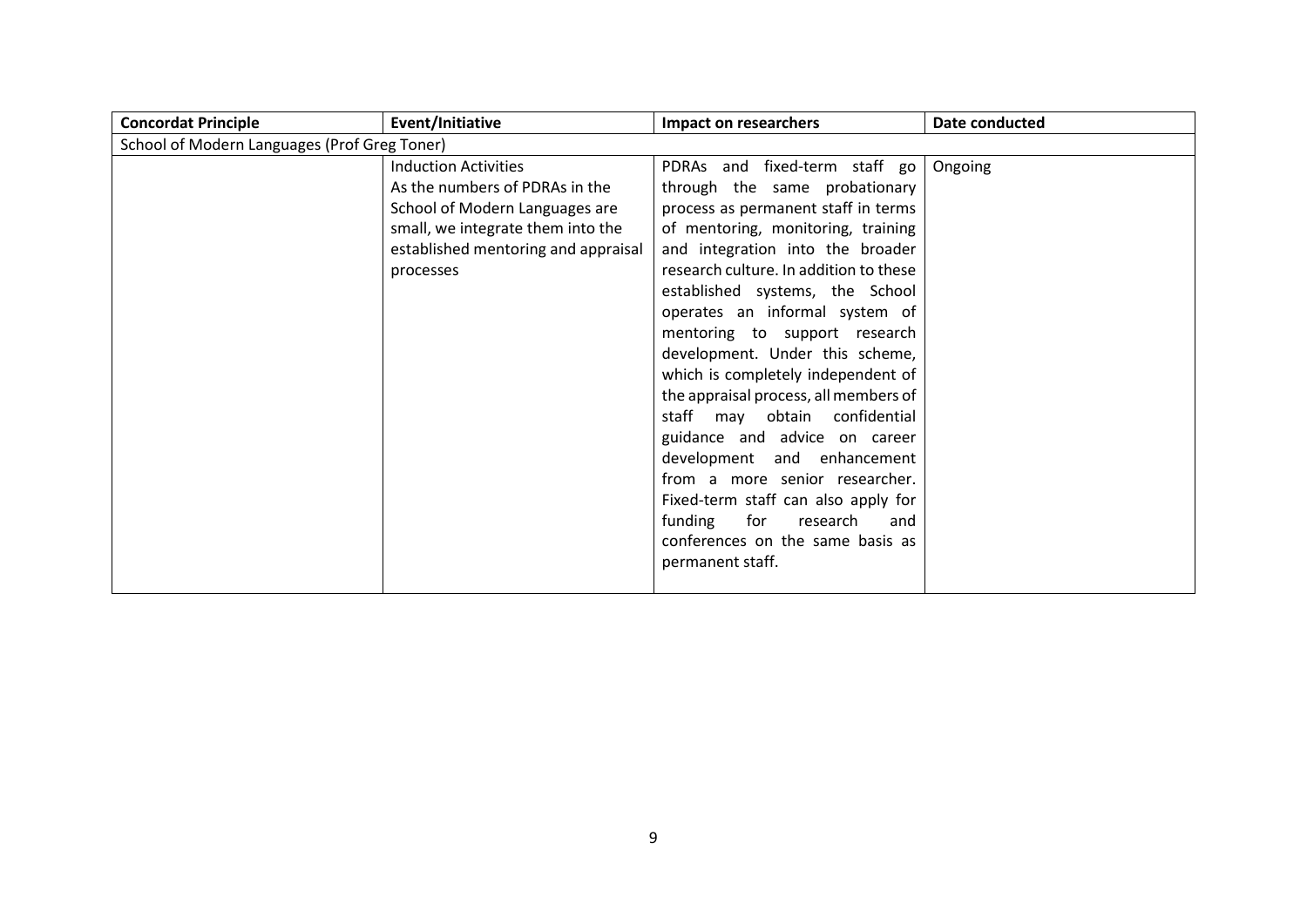| <b>Concordat Principle</b>            | Event/Initiative                     | Impact on researchers                     | Date conducted                      |
|---------------------------------------|--------------------------------------|-------------------------------------------|-------------------------------------|
|                                       |                                      |                                           |                                     |
| AHSS - School of Law (Prof McAlinden) |                                      |                                           |                                     |
|                                       |                                      |                                           |                                     |
| Support & Career Development          | Various academic & research staff    | Increased sense of belonging &            | Ongoing - annual or bi-annual basis |
|                                       | training events (e.g. grant capture; | visibility within the School; acquisition |                                     |
|                                       | securing a book contract)            | of practical skills for planning a        |                                     |
|                                       |                                      | research career.                          |                                     |
|                                       |                                      |                                           |                                     |

| <b>Concordat Principle</b>              | Event/Initiative                      | Impact on researchers                       | Date conducted  |
|-----------------------------------------|---------------------------------------|---------------------------------------------|-----------------|
| Geography, Archaeology and Paleoecology |                                       |                                             |                 |
|                                         |                                       |                                             |                 |
|                                         | Held a research conference and        | Increased knowledge and understanding of    | 21 January 2012 |
|                                         | workshop 'Increasing the impact of    | research strategy.                          |                 |
|                                         | research'                             |                                             |                 |
| Chemistry and Chemical Engineering      |                                       |                                             |                 |
| <b>CCE</b>                              | PDRAs are offered teaching experience | To increase the employability as academics. | Ongoing         |
| Queens Gender Initiative                |                                       |                                             |                 |
| QGI                                     | Athena Forum Guide: Signposting       |                                             | Ongoing         |
|                                         | Career Paths for Postdoctoral         |                                             |                 |
|                                         | Researchers.                          |                                             |                 |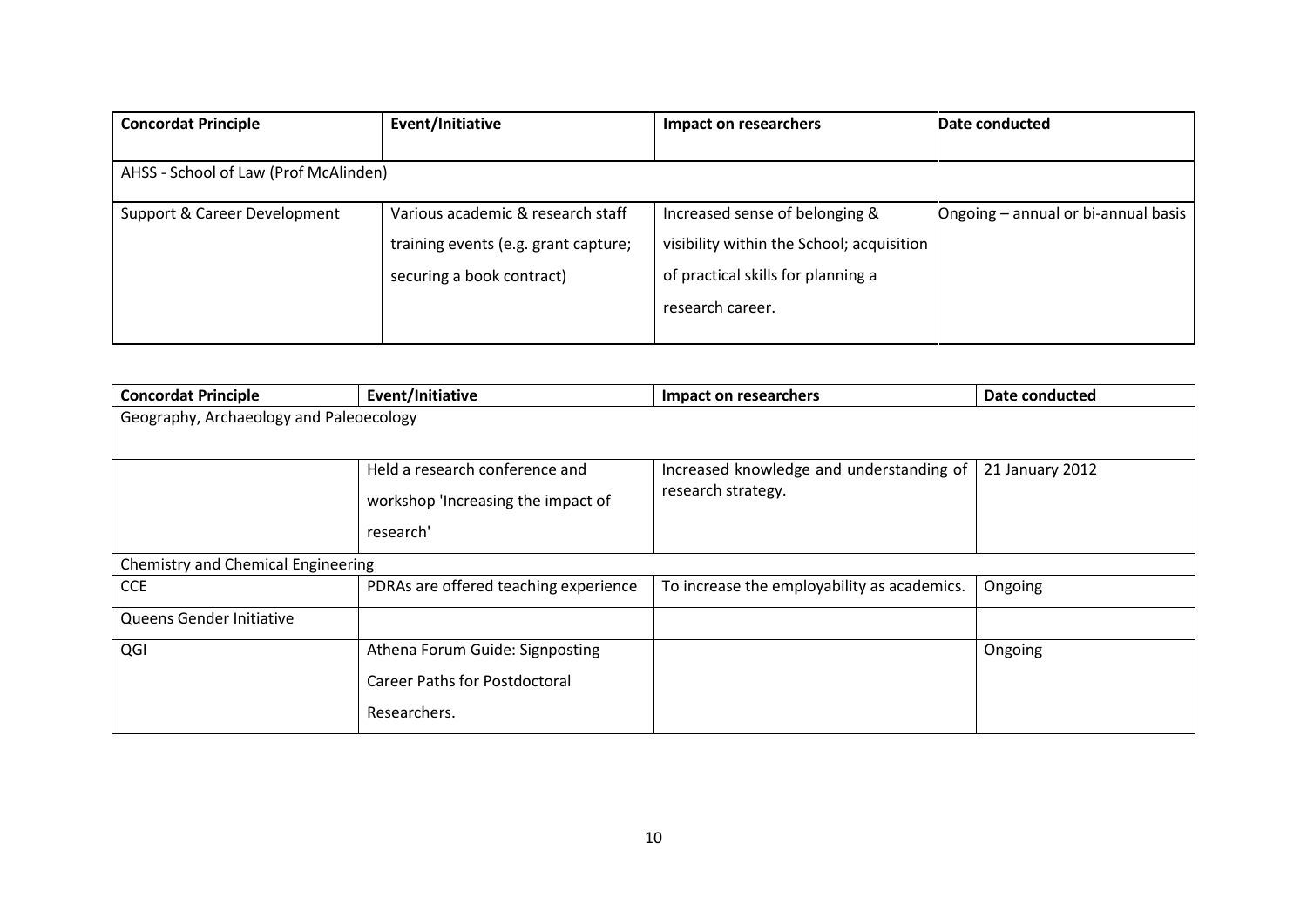| <b>Concordat Principle</b>           | Event/Initiative                                                                                                                       | Impact on researchers                                                                                                                                                                                                                                    | Date conducted |  |  |
|--------------------------------------|----------------------------------------------------------------------------------------------------------------------------------------|----------------------------------------------------------------------------------------------------------------------------------------------------------------------------------------------------------------------------------------------------------|----------------|--|--|
| Mechanical and Aerospace Engineering |                                                                                                                                        |                                                                                                                                                                                                                                                          |                |  |  |
|                                      | Publicise and strengthen existing<br>staff/PGRA mentoring program within<br>the School to support career decisions<br>and progression. | New programmes will be introduced as part<br>of the PGR revamp within the school and<br>the introduction of a DTC (Doctoral Training<br>Centre) Structure for PGR degrees.                                                                               | 14/1/14        |  |  |
|                                      | Co-mentoring scheme in Mechanical &<br>Aerospace Engineering.                                                                          | This initiative forms part of the School<br>Action Plan for SWAN. It is an informal<br>group created to provide opportunities to<br>share experiences and explore strategies<br>for career advancement with particular<br>emphasis on work/life balance. | Ongoing        |  |  |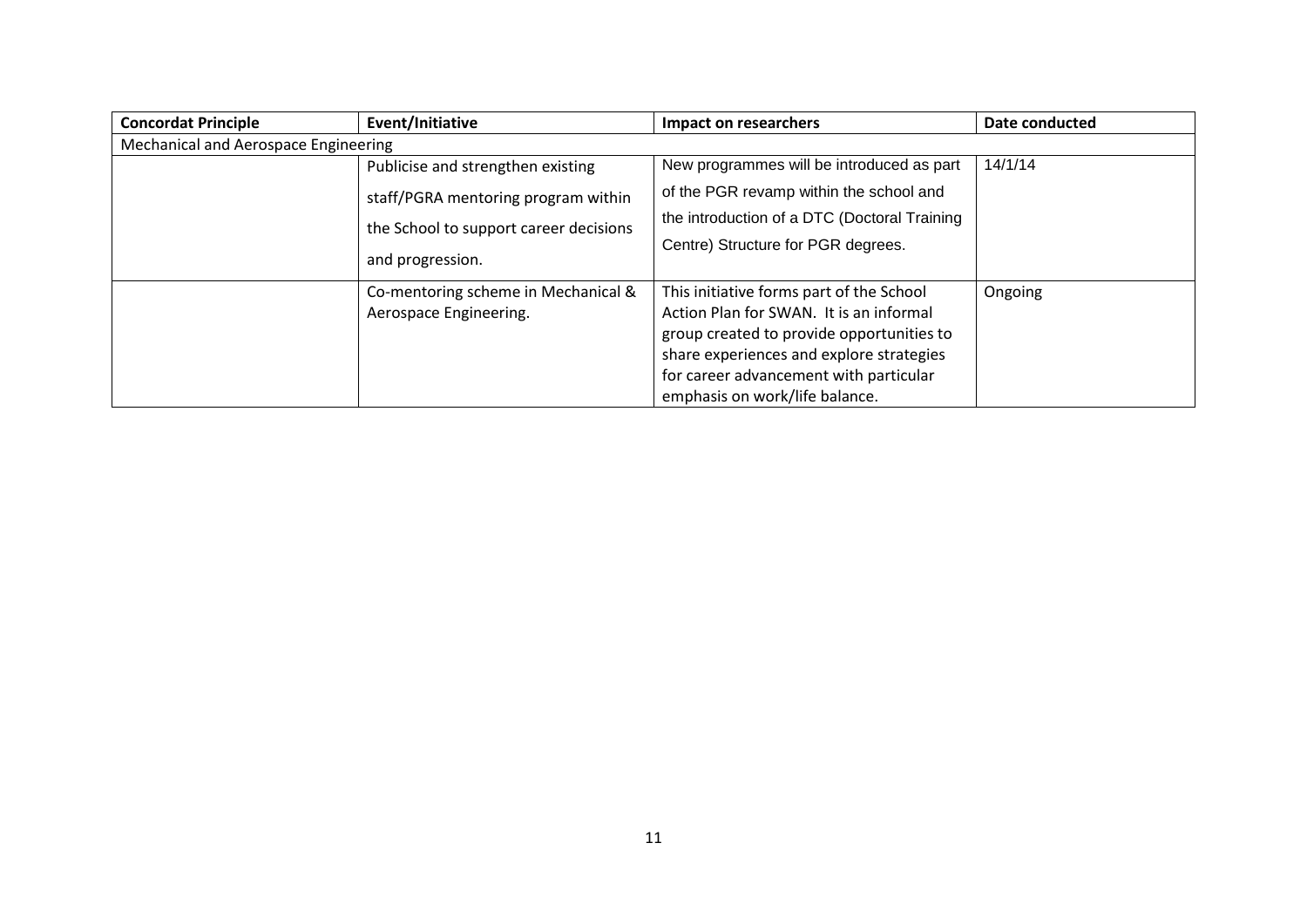| <b>Concordat Principle</b>                  | Event/Initiative                                                                                                                                                                     | Impact on researchers                                                                                                                                                                                                                                  | Date conducted              |
|---------------------------------------------|--------------------------------------------------------------------------------------------------------------------------------------------------------------------------------------|--------------------------------------------------------------------------------------------------------------------------------------------------------------------------------------------------------------------------------------------------------|-----------------------------|
| Medicine, Dentistry and Biomedical Sciences |                                                                                                                                                                                      |                                                                                                                                                                                                                                                        |                             |
| <b>SMDBS</b>                                | Postdoc representatives sit on Centre<br><b>Operations Committees, Postgraduate</b><br>Committees and other groups within<br>the Centres/Schools                                     | Engagement in decision-making processes                                                                                                                                                                                                                | 2013-14                     |
|                                             | Postdocs are encouraged to develop<br>international research networks and to<br>spend time in a collaborators lab<br>outside of QUB to access new<br>technologies/knowledge transfer | Career development.                                                                                                                                                                                                                                    | Ongoing                     |
| <b>CCRCB</b>                                | Induction packs for new research staff                                                                                                                                               |                                                                                                                                                                                                                                                        |                             |
|                                             | Faculty of Medicine, Health and Life<br><b>Sciences Postdoctoral Society</b><br>Symposium                                                                                            | A total of 125 researchers attended. The<br>event focused on careers in science. A range<br>of speakers talked about their experience of<br>a research career in academia and beyond.                                                                  | 11 <sup>th</sup> March 2016 |
| Maths & Physics                             | PhD and Post-doc Careers Day                                                                                                                                                         | At this event a number of speakers will<br>discuss their experience of developing a<br>research career in academia and beyond. It<br>enhances researchers' knowledge of the<br>different careers that are available to Maths<br>& Physics researchers. | 12th April 2016             |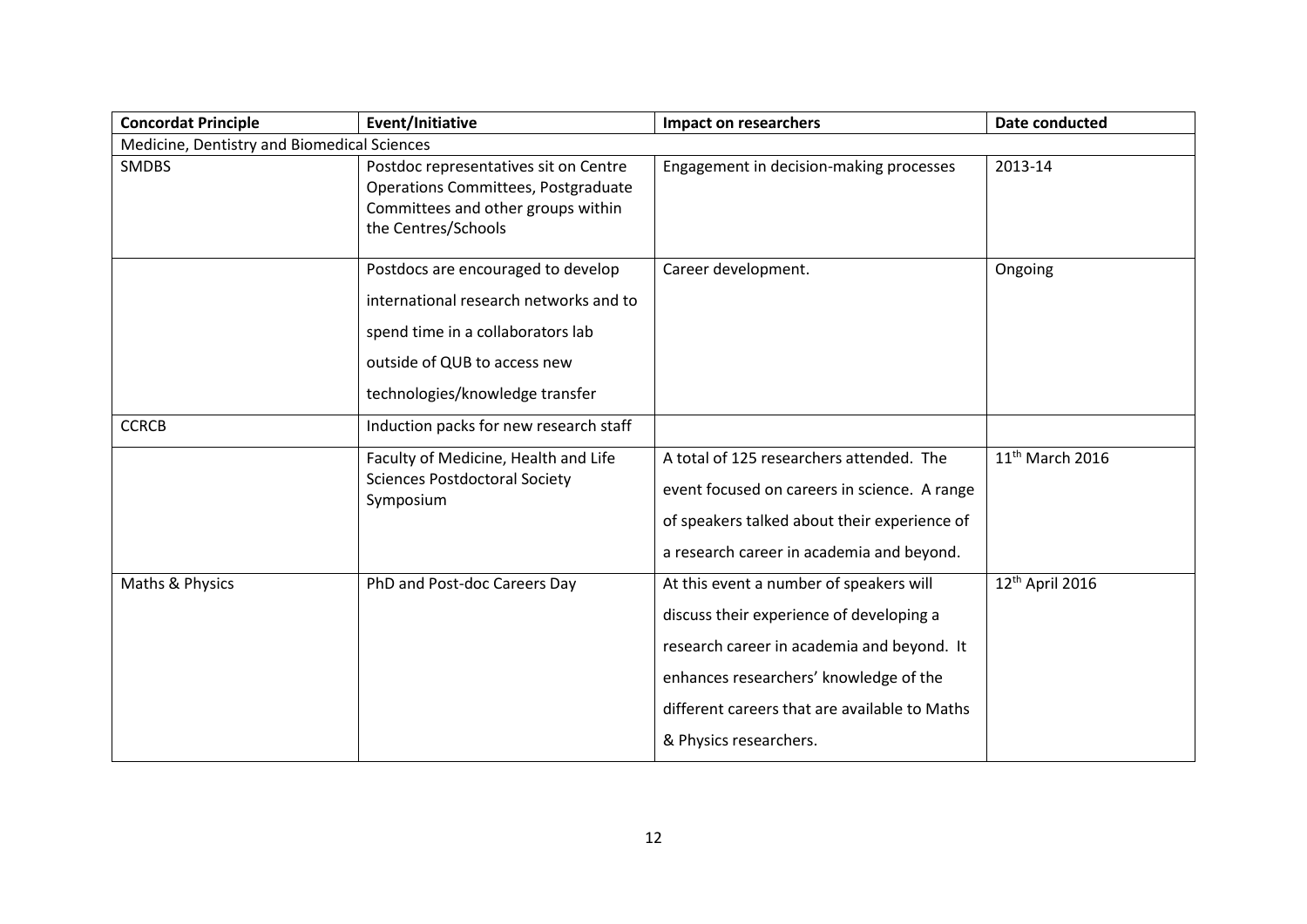| <b>Concordat Principle</b>          | Event/Initiative                                                     | <b>Impact on researchers</b>                  | Date conducted |
|-------------------------------------|----------------------------------------------------------------------|-----------------------------------------------|----------------|
|                                     | University-wide initiatives (Claire Dewhirst, Research & Enterprise) |                                               |                |
| Recognition and value               | The VC's Research Prizes                                             | In 2015 the VC's Research Prizes were         | 2015-16        |
|                                     |                                                                      | expanded to include a Post-doc category.      |                |
|                                     |                                                                      | Previously the prizes had included a          |                |
|                                     |                                                                      | category for ECRs. By offering both Post-doc  |                |
|                                     |                                                                      | and ECR categories the university has         |                |
|                                     |                                                                      | acknowledged the important role that both     |                |
|                                     |                                                                      | academic roles bring to the academy.          |                |
| Recognition and value; Researchers' | The University's Impact Group                                        | Following the results of REF2014 the          | 2015-16        |
| responsibilities                    |                                                                      | university set up an impact group in order to |                |
|                                     |                                                                      | support discussions around culture change     |                |
|                                     |                                                                      | and good practice around impact and           |                |
|                                     |                                                                      | engagement. It was seen as crucial to the     |                |
|                                     |                                                                      | group to include academics from a range of    |                |
|                                     |                                                                      | backgrounds and schools hence the             |                |
|                                     |                                                                      | inclusion of Post-docs on the group           |                |
|                                     |                                                                      | membership.                                   |                |
| support and career development;     | The University's Research Strategy 2015-                             | The new research strategy for the university  | 2015-2020      |
| recognition and value; researchers' | 2020                                                                 | dedicates a section to the creation of a      |                |
| responsibilities                    |                                                                      | vibrant post graduate and post-doctoral       |                |
|                                     |                                                                      | community. This commits the university to     |                |
|                                     |                                                                      | being pro-active in providing opportunities   |                |
|                                     |                                                                      | to enhance the careers of our post-doctoral   |                |
|                                     |                                                                      | researchers.                                  |                |